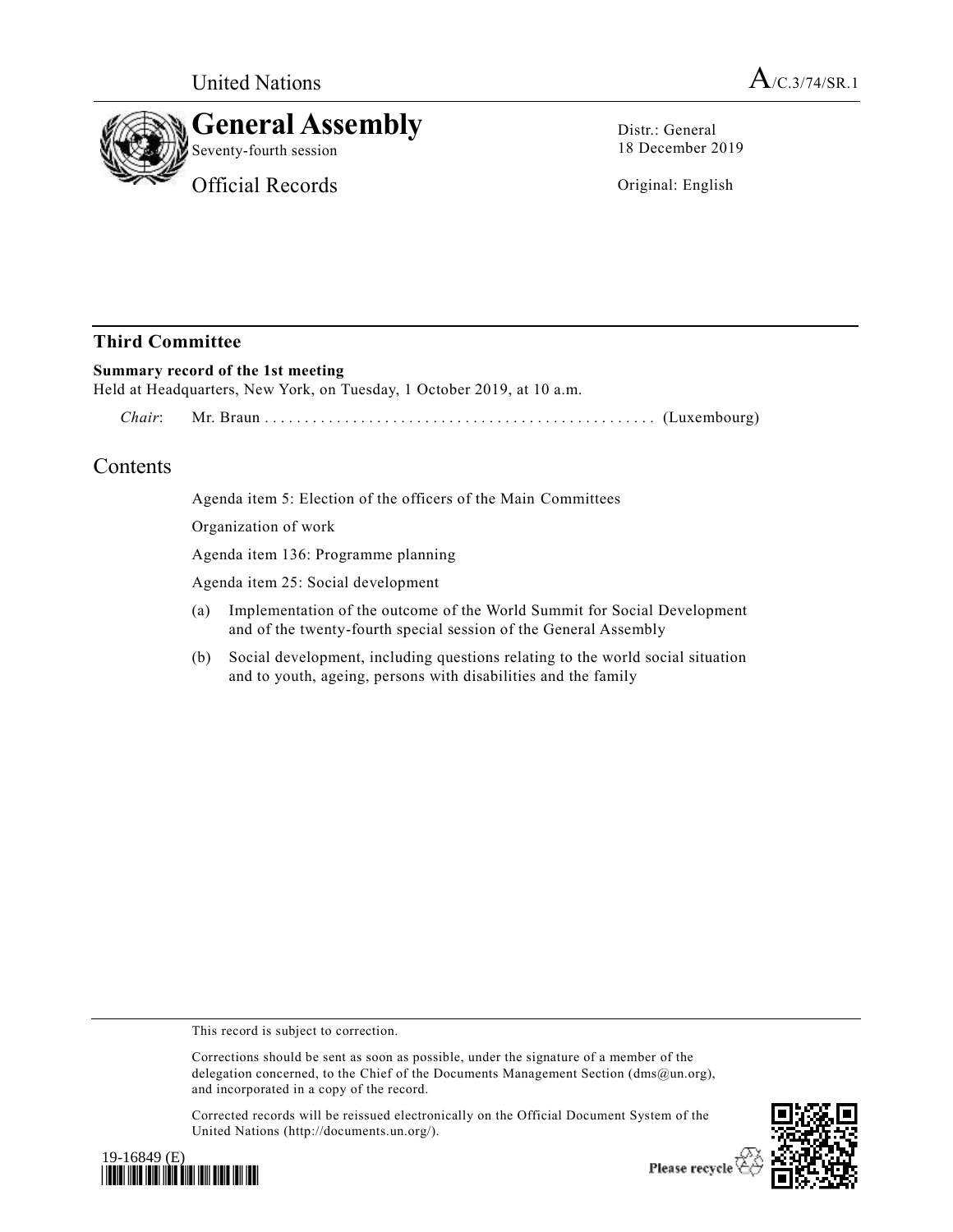*The meeting was called to order at 10.05 a.m.*

#### **Agenda item 5: Election of the officers of the Main Committees**

1. **The Chair** said that the Group of African States had endorsed the candidacy of Ms. Farngalo (Liberia) for Vice-Chair of the Third Committee at its seventyfourth session.

2. *Ms. Farngalo (Liberia) was elected Vice-Chair of the Committee for its seventy-fourth session by acclamation.*

**Organization of work** [\(A/74/250,](https://undocs.org/en/A/74/250) [A/C.3/74/1,](https://undocs.org/en/A/C.3/74/1) [A/C.3/74/L.1](https://undocs.org/en/A/C.3/74/L.1) an[d A/C.3/74/L.1/Add.1\)](https://undocs.org/en/A/C.3/74/L.1/Add.1)

3. **The Chair** said that the organization of the work of the Committee was contained in document [A/C.3/74/L.1](https://undocs.org/en/A/C.3/74/L.1) and the note by the Secretariat concerning the allocation of agenda items was contained in document [A/C.3/74/1.](https://undocs.org/en/A/C.3/74/1)

4. Recalling the guidelines concerning the conduct of the Committee's work in chapter II of the report of the General Committee [\(A/74/250\)](https://undocs.org/en/A/74/250), the Chair stressed the importance of punctuality and adherence to time limits for statements and rights of reply and to deadlines for submission of proposals and inscription on the list of speakers. He highlighted two additional guidelines in the report: first, on the consideration of further biennialization, triennialization, clustering and elimination of items on the agenda of the Assembly; and second, on the need to enhance synergies and coherence and reduce overlap in the agendas of the General Assembly, especially of its Second and Third Committees, the Economic and Social Council and its subsidiary bodies, and the work of the high-level political forum on sustainable development, as well as other related forums, in accordance with the relevant rules of procedure and in the light of the adoption of the 2030 Agenda for Sustainable Development. He also wished to draw the attention of the Committee to paragraphs 70 to 86 of the report of the General Committee on questions relating to the programme budget. Concerning the introduction of draft resolutions, he hoped that main sponsors would continue to make only one statement at the time of action, as that would significantly improve the efficiency of the Committee's work.

5. He took it that the Committee agreed to the guidelines.

6. *It was so decided.*

7. **Mr. Mahmassani** (Secretary of the Committee) read out a list of the special procedure mandate holders and other experts scheduled to make presentations to the Committee at its current session.

8. **The Chair** said that he took it that, following past practice, the Committee wished to extend invitations to the special procedure mandate holders of the Human Rights Council and other experts to submit their reports to and interact with the Committee.

9. *It was so decided.*

10. **The Chair** said that that he took it that the Committee wished to approve the organization of work as contained in document [A/C.3/74/L.1,](https://undocs.org/en/A/C.3/74/L.1) subject to amendment.

11. *It was so decided.*

12. **The Chair** invited the Committee to turn its attention to the status of documentation for the Committee, contained in document [A/C.3/74/L.1/Add.1.](https://undocs.org/en/A/C.3/74/L.1/Add.1)

13. **Mr. Mahmassani** (Secretary of the Committee), introducing a revision to document [A/C.3/74/L.1/Add.1,](https://undocs.org/en/A/C.3/74/L.1/Add.1) said that the report on countering the use of information and communications technologies for criminal purposes [\(A/74/130\)](https://undocs.org/en/A/74/130) should be added under agenda item 107.

14. **The Chair** said that he took it that the Committee wished to take note of document [A/C.3/74/L.1/Add.1,](https://undocs.org/en/A/C.3/74/L.1/Add.1) as orally revised.

15. *It was so decided.*

#### **Agenda item 136: Programme planning**

16. **The Chair** said that pursuant to General Assembly resolution [73/269,](https://undocs.org/en/A/RES/73/269) in which the General Assembly re-emphasized the role of the plenary and the Main Committees in reviewing and taking action on the appropriate recommendations of the Committee for Programme and Coordination relevant to their work, in accordance with regulation 4.10 of the Regulations and Rules Governing Programme Planning, the Programme Aspects of the Budget, the Monitoring of Implementation and the Methods of Evaluation, the Assembly had decided to allocate that item to all the Main Committees and to its plenary to enhance discussion of evaluation, planning, budgeting and monitoring reports. No action was expected under agenda item 136.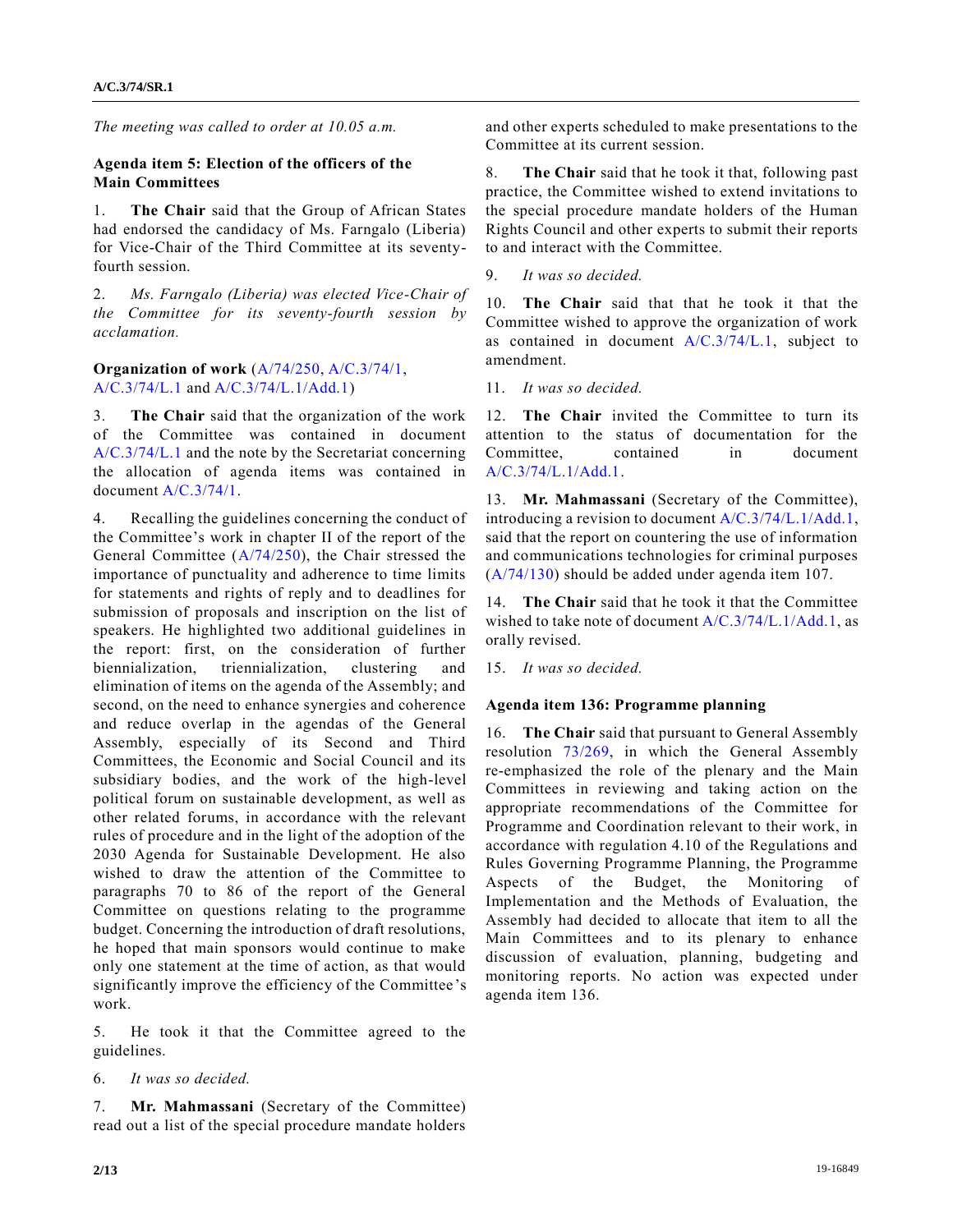**Agenda item 25: Social development** [\(A/74/184\)](https://undocs.org/en/A/74/184)

- **(a) Implementation of the outcome of the World Summit for Social Development and of the twenty-fourth special session of the General Assembly** [\(A/74/135](https://undocs.org/en/A/74/135) and [A/74/205\)](https://undocs.org/en/A/74/205)
- **(b) Social development, including questions relating to the world social situation and to youth, ageing, persons with disabilities and the family** [\(A/74/61-E/2019/4,](https://undocs.org/en/A/74/61) [A/74/133,](https://undocs.org/en/A/74/133) [A/74/170,](https://undocs.org/en/A/74/170) [A/74/175](https://undocs.org/en/A/74/175) an[d A/74/206\)](https://undocs.org/en/A/74/206)

17. **Mr. Liu** Zhenmin (Under-Secretary-General for Economic and Social Affairs) said that, at the Sustainable Development Goals Summit, world leaders had committed themselves to a decade of action and delivery for sustainable development for all from 2020 to 2030. The Summit had followed the high-level political forum on sustainable development, at which 47 countries had presented their voluntary national reviews.

18. Progress towards the implementation of the 2030 Agenda continued to be seen. Global extreme poverty was declining. However, the global poverty rate was projected to remain at 6 per cent unless accelerated efforts were made. Significant improvements had been made in the world of work since the recession in 2008. According to the International Labour Organization, the global unemployment rate had stood at 5 per cent in 2018, the lowest since 2008. Advances had been made in promoting gender equality, reducing child and maternal mortality, and providing basic infrastructure and services.

19. Nevertheless, progress was too slow and uneven. The 2030 Agenda was being implemented amid major trends that were presenting risks and challenges to the achievement of the Sustainable Development Goals. In sub-Saharan Africa, the number of extremely poor people continued to rise. According to the World Economic Situation and Prospects 2019 report, the global growth outlook was bleak owing to rising trade tensions, conflicts and the adverse social and employment impact of rapid technological change. The unabated effects of climate change were shattering communities, posing enormous risks to economic growth, food security, health, livelihoods, water supply and social stability. Hunger was also on the rise.

20. Inequalities in income, wealth and opportunities were increasing in many countries, presenting challenges to global stability and prosperity, social cohesion and trust in public institutions. Nearly 90 per cent of workers in low-income countries and close to 84 per cent of those in lower-middle-income countries were

trapped in informal work, while low-quality non-standard forms of work were rapidly expanding in advanced economies. Women, young people, persons with disabilities and older persons faced elevated risks of unemployment and underemployment, and they were more likely to be engaged in hazardous work and lack social protection. Gender inequality persisted, robbing women and girls of education, income and skills development opportunities.

21. In 2018, for the first time in history, persons over 65 years of age had outnumbered children under 5 years of age. By the middle of the century, the number of persons over 65 years of age globally would also surpass the number of adolescents and young people from 15 to 24 years of age. Policies were therefore needed to leverage ageing as an opportunity and to recognize older persons as active agents in development efforts.

22. He hoped that Member States would take advantage of the twenty-fifth anniversary of the World Summit for Social Development in 2020 to continue to promote social development for the benefit of implementing the 2030 Agenda. Fulfilling the promise to leave no one behind would require strengthening of multilateralism and the commitment to build a safer, more just world for future generations.

23. **Ms. Bas** (Director of the Division for Inclusive Social Development, Department of Economic and Social Affairs) introduced six reports of the Secretary-General and one note by the Secretariat under agenda item 25 (a) and (b). Education and health care were common themes across the reports that required special attention.

24. The report of the Secretary-General on the implementation of the outcome of the World Summit for Social Development and of the twenty-fourth special session of the General Assembly  $(A/74/205)$ underscored the need to strengthen international cooperation for social development, with particular attention to universal and equitable access to education and health care. Existing gaps and challenges were identified, and strategies were outlined to align international cooperation to support national policies and strategies to accelerate progress. The report concluded with recommendations to accelerate progress towards universal health coverage, to scale up the provision of social protection, including social protection floors, to address the specific challenges facing disadvantaged groups and to mobilize additional resources to invest in water and sanitation infrastructure.

25. The note by the Secretariat on the world social situation 2019: shaping the future of inequality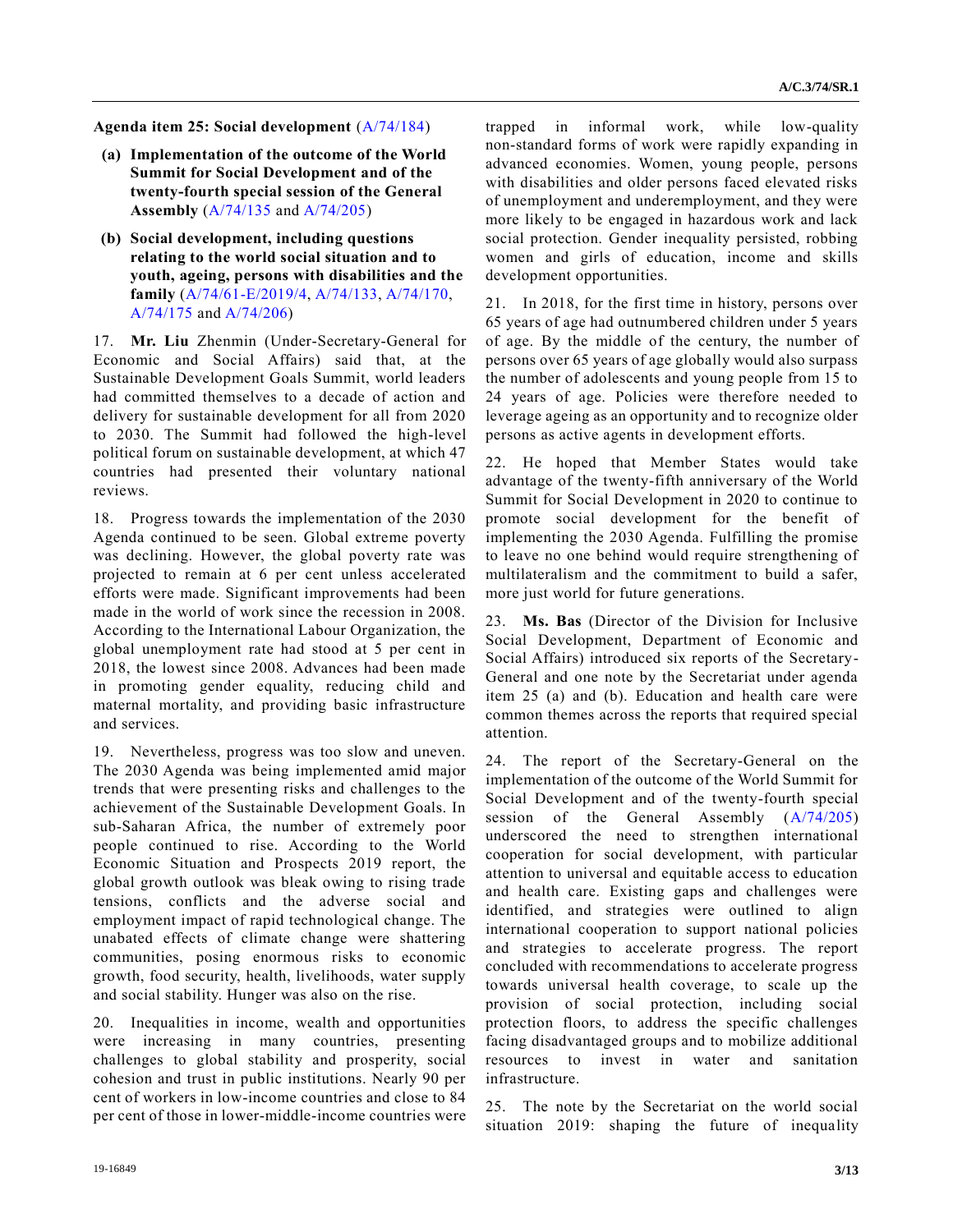$(A/74/135)$  examined the impact of four megatrends – technological innovation, climate change, urbanization and international migration – on inequality. The future effects of those trends on the reduction of inequalities and on the achievement of all other Sustainable Development Goals were not predetermined. Reducing inequality required policies and regulations that leveraged the potential of new technologies to reduce poverty and create jobs and that focused on building resilience to climate change.

26. The report of the Secretary-General on promoting social integration through social inclusion [\(A/74/133\)](https://undocs.org/en/A/74/133) provided an overview of recent national and international social integration strategies. The report offered a gender perspective on social integration and social inclusion efforts, underlining the need for increased focus on equal access to employment for women, equal pay for equal work and better policies to promote work-family balance. Strong legal and institutional frameworks were also needed to ensure the sustainability of social protection provision. Investing in inclusive and lifelong learning, especially for children with disabilities, ethnic minorities and immigrants, and ensuring access to education for groups in vulnerable situations were key to achieving social inclusion.

27. Given the renewed attention to Goal 3 of the Sustainable Development Goals, the report of the Secretary-General on cooperatives in social development [\(A/74/206\)](https://undocs.org/en/A/74/206) gave special attention to the role of cooperatives in providing and expanding access to health care. The report also examined the contribution of cooperatives to promoting financial inclusion and included an analysis of emerging issues, namely, the rise of the platform economy, climate change and the refugee crisis. Cooperatives contributed to all aspects of inclusive social development and to the acceleration of the implementation of the 2030 Agenda.

28. The report of the Secretary-General on policies and programmes involving youth [\(A/74/175\)](https://undocs.org/en/A/74/175) provided an overview of the progress achieved in the implementation of General Assembly resolution [72/146,](https://undocs.org/en/A/RES/72/146) with a focus on the issues of employment and entrepreneurship, health and well-being, and inequalities and marginalization. It was recommended that evidence-informed policies and programmes for young people should be strengthened by supporting the generation, collection and use of data disaggregated by age, gender and disability.

29. The report of the Secretary-General on the implementation of the objectives of the International Year of the Family and its follow-up processes [\(A/74/61-E/2019/4\)](https://undocs.org/en/A/74/61) provided an analysis of recent family trends with a focus on poverty and social protection, work-family balance, unpaid work and the role of families in inclusive societies. The report demonstrated that many Sustainable Development Goals could not be achieved through stand-alone approaches focusing on individuals without the recognition of families, communities and the societies in which they functioned.

30. The report of the Secretary-General on the followup to the International Year of Older Persons: Second World Assembly on Ageing [\(A/74/170\)](https://undocs.org/en/A/74/170) provided an analysis of ageing-related policies and priorities in the implementation of the 2030 Agenda, as reported in the voluntary national reviews presented over the period 2016–2018 at the high-level political forum on sustainable development. A key message of the report was the need for concerted leadership to operationalize the inclusion of older persons in disaster risk reduction and national and local emergency planning and response frameworks.

31. **Ms. Kornfeld-Matte** (Independent Expert on the Enjoyment of All Human Rights by Older Persons) said that she had witnessed the difficulties faced by older persons in emergency situations during her mission to Mozambique from 24 April to 2 May 2019. Given the challenges faced in the country, in particular by older persons and youth, she called on the international community to provide ongoing support.

32. Special attention should be paid to the elderly population during emergency situations, given that they were disproportionately affected and their needs were often overlooked. Ageing was a social construct that varied according to circumstances, conditions and cultures. In emergency situations, the various factors affecting ageing had a bearing on data collection and therefore on the support provided. A total of 335 natural disasters had been recorded in 2017 and had affected 100 million persons throughout the world, 3 per cent of whom were over 60 years of age.

33. Mental health in emergency situations was another important issue. It was essential to identify the biopsychosocial needs of older persons and to take into account their right to free and informed consent to treatment. There was a risk of mistreatment of older persons in emergency contexts, when there was additional pressure on medical services. In view of systemic violence in such contexts, it would be a mistake to assume that older persons were not victims of sexual violence or that they all received the support of their families. Indeed, there was a tendency for older persons not to report cases of abuse and violence in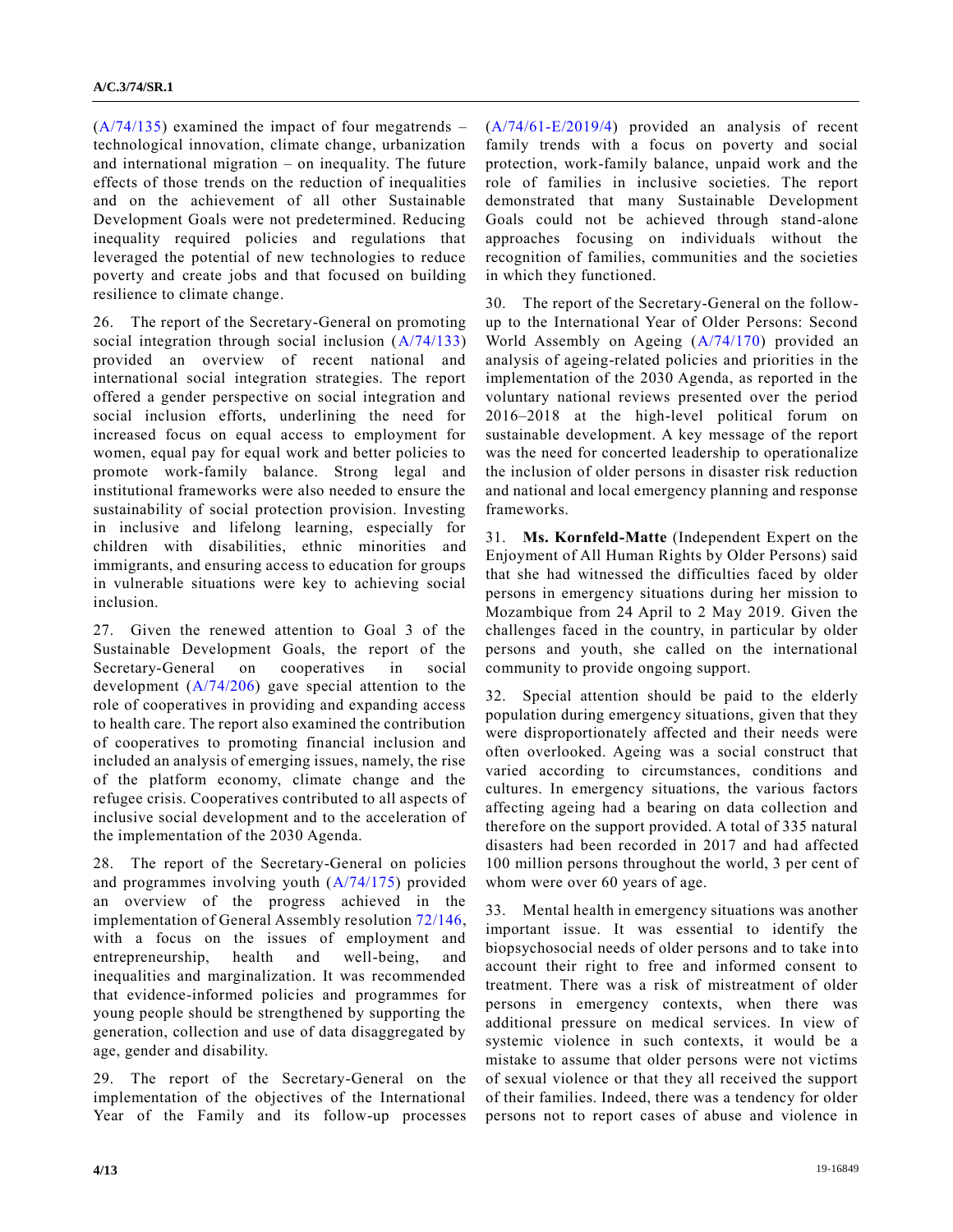emergency situations as a result of reporting barriers linked to mobility problems, isolation, fear of reprisals and communication issues.

34. Digital technologies could have a significant impact on the rights of older persons. For instance, biometric identification, which was increasingly used in emergency situations and in the administration of support for refugees, could contribute to strengthening efficiency. However, such ready-to-use solutions had not been for humanitarian workers and were not necessarily designed for a human rights-based approach.

35. During a mission to Uruguay in November 2018, she had observed that the country was in an advanced stage of demographic transition, and around 20 per cent of its population was over the age of 60 years. The Government had made significant progress in protecting the rights of older persons, and the country had been the first to ratify the Inter-American Convention on Protecting the Human Rights of Older Persons. However, it was necessary to allocate more financial resources to strengthen the protection of older persons and ensure the effective implementation of policies to support them.

36. Reiterating the importance of the International Day of Older Persons, which was commemorated on 1 October, she emphasized the importance of promoting autonomy through the adoption of regulations and investing in the field of robotics, assistive technology and artificial intelligence, which were essential for older people to enjoy their rights on an equal footing with people of other age groups.

37. **Ms. Simpson** (United States of America) said that, while her delegation agreed that pensions could boost the resilience of older persons, not all member States supported or implemented the concept of universal non-contributory pensions. Her delegation disagreed with the view that a new United Nations convention on older persons was necessary in order to advance the rights of older persons or assist them in humanitarian crisis situations, since existing human rights instruments promoted the human rights of all individuals, including older persons. Rather than embarking on multilateral negotiations on a new instrument, the international community should allocate resources to support shortterm, results-driven actions that addressed the immediate needs of older persons, including protection from violence and abuse and enhancing economic security, health and nutrition. She would welcome additional information on whether efforts were under way within the United Nations system to improve emergency planning and response through the collection

of data on the needs of older persons during emergency situations.

38. **Mr. de Souza Monteiro** (Brazil) said that his Government had paid special attention to the rapid ageing of the population and its links to employability, lifelong learning requirements, technological advances and the economic vulnerability of older persons. In that context, his Government was undertaking a timely reform of the Brazilian pension system. The national secretariat for the promotion and defence of the rights of older persons within the Ministry of Women, Family and Human Rights was responsible for measures to address the needs of older persons and was working to close the gap between existing policies and their implementation. His delegation would appreciate more information on the importance of disaggregated data for addressing the needs of older persons, as well as examples of how States could improve their data collection.

39. **Ms. Košir** (Slovenia) said that her country was committed to raising awareness of the challenges faced by older persons and participating in discussions on a possible normative framework that would adequately protect their human rights. In that context, her delegation welcomed the recent extension by the Human Rights Council of the mandate of the Independent Expert.

40. The recent report of the Independent Expert [\(A/HRC/42/43\)](https://undocs.org/en/A/HRC/42/43) had shed a light on the fact that older persons lacked adequate protection and experienced particular vulnerability in crisis situations. Given the need to apply the principle of non-discrimination in humanitarian assistance, her delegation supported the call of the Independent Expert to ensure that humanitarian actors were required to report on how humanitarian programmes were responding to the rights and needs of older persons. Her delegation wondered whether the Independent Expert could share good practices for addressing the situation of older persons in emergency situations and explain how a comprehensive normative framework might better protect the rights and dignity of older persons in such situations.

41. **Mr. Verdier** (Argentina) said that the increase in humanitarian crisis situations in recent years had had a strong impact on populations and devastating consequences for the most vulnerable groups. His delegation welcomed the analysis by the Independent Expert of the implications of the lack of a specific international legal instrument to promote and protect the rights and dignity of older persons, especially in emergency situations. In that regard, his delegation would welcome further details of effective measures to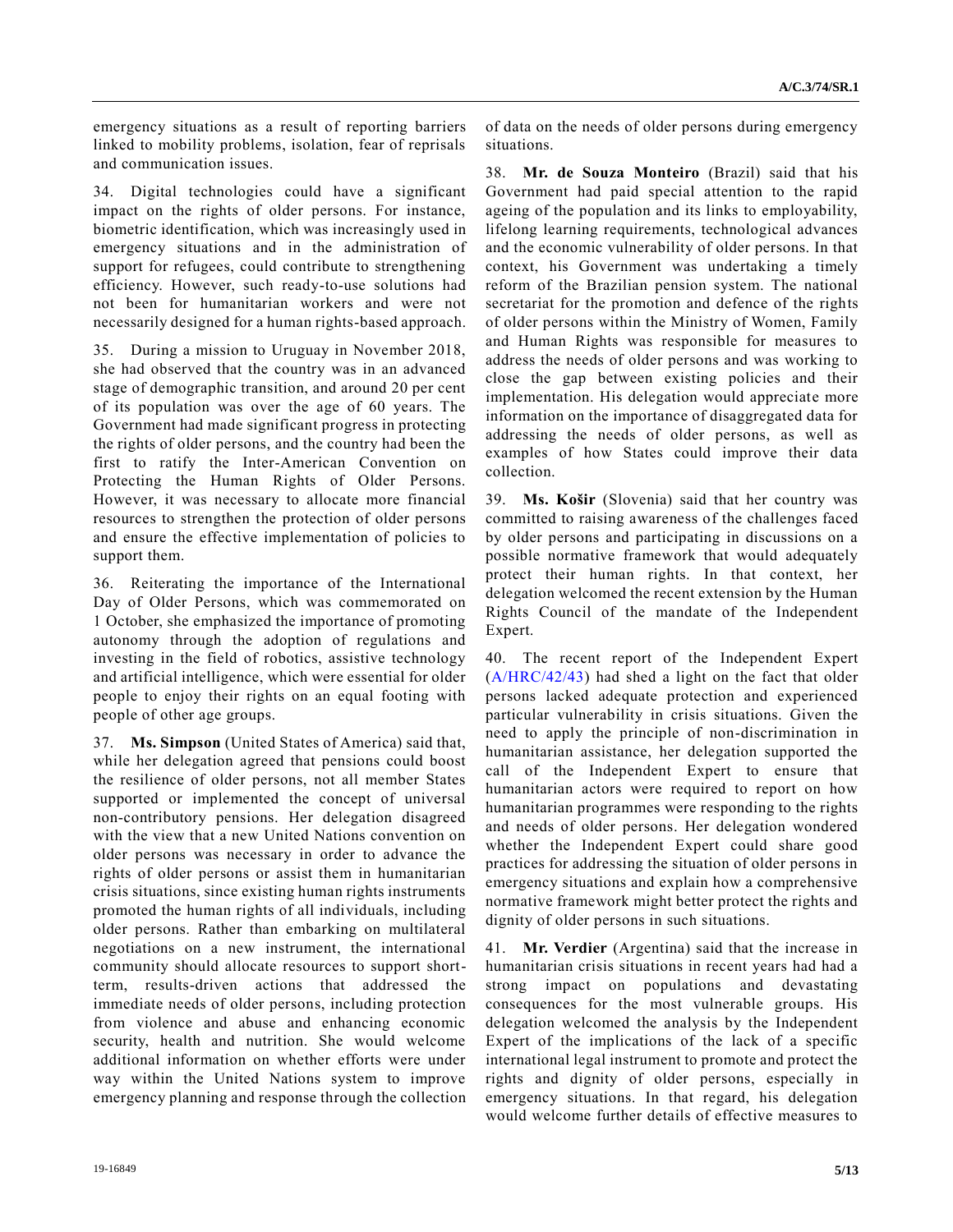ensure that older persons who were refugees or internally displaced persons had access to national systems in order to foster their inclusion and resilience. He asked which specific issues should be included in a clear normative framework in order to increase the visibility of older persons in emergency situations, remove barriers that prevented them from accessing assistance and ensure the protection and full enjoyment of their rights.

42. **Ms. Castan** (United Kingdom) said that ageing of the global population had substantive policy implications and was one of the greatest social and economic challenges of the century. Her Government recognized the serious situations that older persons faced and the importance of holding discussions to assist in finding solutions. Her delegation believed that States should promote equality for older persons and their full participation in all aspects of society. States should have due regard for the differential impact of age-based policies on older persons. They should adopt specific measures based on strong data and regular needs assessments to support the requirements of older persons in emergency situations. In that regard, it would be useful to learn how data could be better used to support older persons in emergency situations.

43. **Ms. Hermann** (Observer for the European Union) said that the situation of older persons and the protection of their human rights was a priority for the European Union and its member States, as reflected in the European Union Action Plan on Human Rights and Democracy. The everyday challenges that older persons already faced were exacerbated in emergency situations. According to the report of the Independent Expert, the lack of disaggregated data and failure to assess needs correctly were among the systemic factors that increased the vulnerability of older persons in emergency contexts. In that context, her delegation would appreciate more information on how such challenges could be overcome, as well as examples of best practices. She asked how responses to emergency situations could better recognize the positive role played by older persons in terms of disaster risk reduction, postdisaster management, climate change mitigation and adaption strategies.

44. **Ms. Moutchou** (Morocco) said that Member States agreed on the importance of protecting and promoting the rights of older persons. With regard to the divergent views on the adoption of an international legal instrument to promote the rights of older persons, her delegation believed that there was a way to move forward and find a middle ground. She asked how data should best be gathered during conflict situations.

45. **Ms. Kornfeld-Matte** (Independent Expert on the Enjoyment of All Human Rights by Older Persons) said that the adoption of international instruments had proven to be a powerful means for supporting specific groups of people, such as persons with disabilities, women and children. Member States would have to agree on the best solution to meet the needs of older persons, who constituted one of the most vulnerable sectors of the population but lacked an instrument to support them.

46. In response to the questions on data compilation, she said the concept of age was particularly relevant as it differed depending on the context. However, such intrinsic differences were ignored in data compilation, which meant that a significant proportion of the population was being excluded. In emergency situations, social ties provided emotional and practical support to help protect the health and well-being of older persons. However, the manner in which information was collected, social ties and issues related to mobility, health and the caregiving roles of older persons had a bearing on their access to humanitarian support. The lack of disaggregated data on older persons also added to the complexity of the humanitarian evaluation and planning process. Specific tools were therefore needed to identify the risk factors of the affected communities and to ensure that communication channels were maintained and tailored to their needs. As health-related databases could be lost during emergency situations, it was important to ensure that backup copies were available. In response to the question about recognition of the positive role of older persons in relation to emergency situations, she said that older persons had historical and geographical knowledge that others might lack.

47. The results achieved during her mandate, which would soon come to an end, had been largely positive, despite the fact that more efforts were needed to protect older persons, including through the adoption of an instrument specifically addressing their rights. The Human Rights Council had reaffirmed conceptual changes that she had implemented towards a human rights-based approach that considered older persons not only as beneficiaries but also as subjects with specific human rights that must be guaranteed by Member States. She welcomed the international conferences that had been held during her mandate and expressed appreciation to Member States for their exemplary initiatives and support, as well as to the Group of Friends of Older Persons. She was also grateful to the civil society organizations that had a central role in ensuring the rights and dignity of older persons.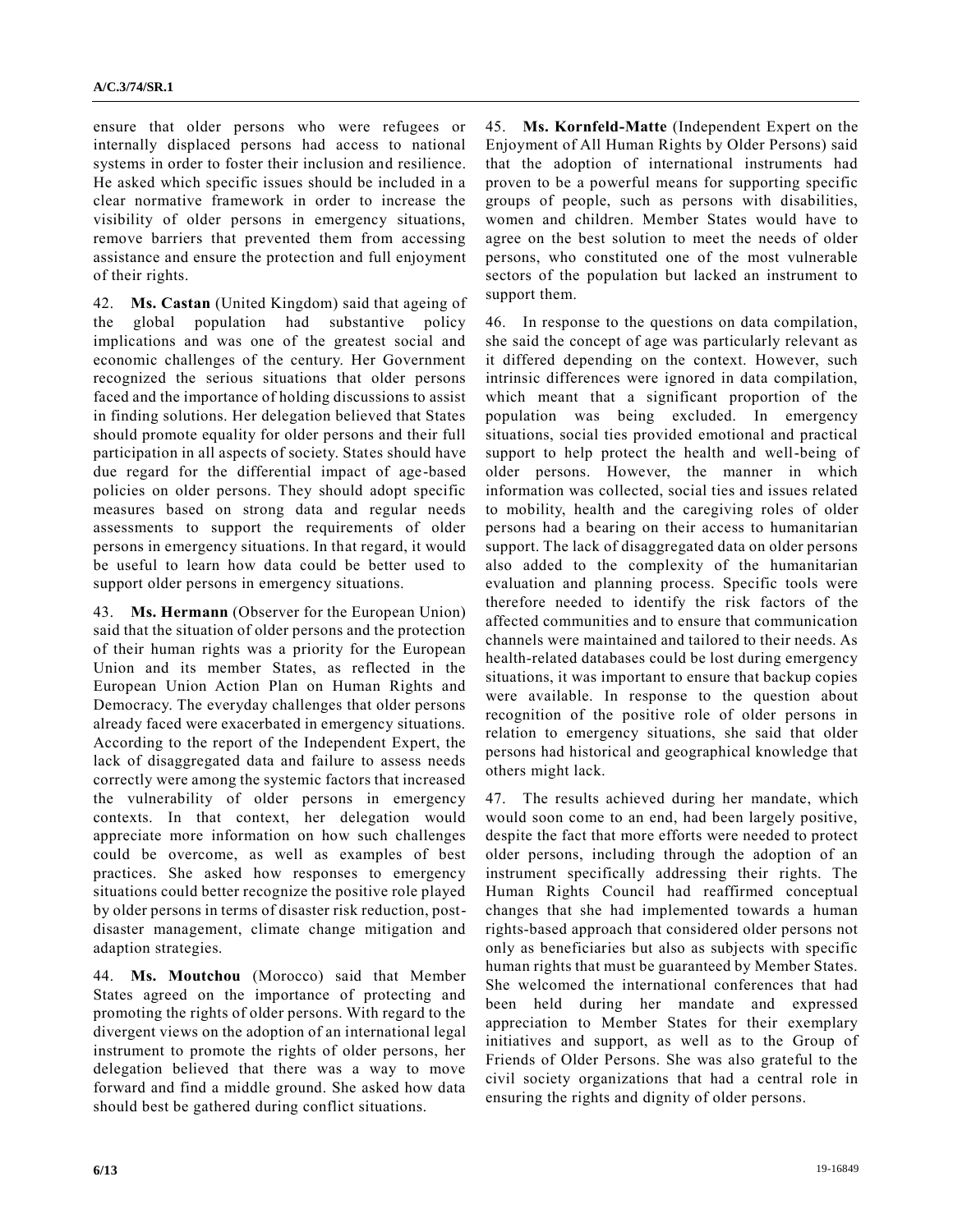48. **Ms. Barghouti** (Observer for the State of Palestine), speaking on behalf of the Group of 77 and China, said that discussions should focus on actionoriented strategies and inventive approaches to address inequality and fully implement the goals of the World Summit for Social Development and the 2030 Agenda for Sustainable Development. As stated in the report of the Secretary-General, social progress since the World Summit for Social Development had been slow and uneven and income inequality had increased, undermining efforts to eradicate poverty.

49. The Group welcomed the convening of the United Nations summit on the Sustainable Development Goals in the previous week, during which Governments had called for a decade of ambitious measures to deliver the Goals by 2030 and had pledged to take action to advance the agenda in important areas of social development. During the same week, the international community had issued a political declaration on universal health coverage. The Group hoped that its adoption would accelerate progress towards ensuring access to highquality essential health-care services and safe, effective, quality and affordable essential medicines and vaccines for all.

50. The year 1994 had been proclaimed the International Year of the Family. The Group took note with appreciation that the Secretary-General in his report on the implementation of the objectives of the International Year of the Family and its follow-up processes had provided some examples of the efforts made by Member States to strengthen existing institutional frameworks responsible for implementing family policies. In that regard, the Group invited Member States to further invest in family-centred policies and programmes as important tools for fighting poverty, social exclusion and inequality.

51. The Group recognized the valuable contribution of older persons to the development of societies and expressed deep concern regarding the many challenges that they continued to face. The international community must work to eliminate structural and institutional prejudices, ageism and stereotypes to protect the human rights, dignity and well-being of older persons. In addition, disability should be a priority issue in international cooperation for inclusive development. The Group welcomed the progress achieved in recent years by Governments and other stakeholders, including civil society organizations and the private sector, in mainstreaming disability in the implementation of their national development efforts.

52. The Group reaffirmed the critical role of the Commission for Social Development in advancing action for social progress and the eradication of poverty through the promotion of the Programme of Action of the World Summit for Social Development. It commended the commitment of the Commission to placing the fight against inequality and exclusion at the forefront of its work and appreciated its contribution towards implementation of the 2030 Agenda.

53. International development cooperation, especially North-South cooperation, remained a fundamental catalyst to sustainable development. The international community and development partners played a pivotal role in collaborating with and supporting developing countries in implementing their social development agenda. South-South cooperation, however, should be seen as a complement, rather than a substitute. It was a collective endeavour of developing countries and its agenda should be driven by the countries of the South.

54. **Mr. Kapambwe** (Zambia), speaking on behalf of the Group of African States, said that poverty and extreme poverty remained the greatest global challenge. The Group emphasized the need to combat inequalities within and among countries, build just and inclusive societies, ensure the protection of the planet and its natural resources and create conditions for sustainable, inclusive and sustained economic growth, taking into account different levels of national development and capacities. In that regard, the Group called for the full and effective implementation of the Addis Ababa Action Agenda of the Third International Conference on Financing for Development, by which States had made a commitment to strengthen policies and regulatory frameworks, incentivize changes in consumption, production and investment patterns and fulfil official development assistance commitments. The Group welcomed the increased contribution of South-South cooperation to sustainable development.

55. In the previous decade, Africa had made significant progress in certain areas of social and economic development. Some African countries provided social protection for the elderly, persons with disabilities and children orphaned by HIV/AIDS. Many countries provided school feeding programmes and free primary education. Despite such progress, the income inequality gap between individuals and among African countries was widening, and African countries remained at the bottom of lists measuring social development and economic activity. The least developed countries, many of which were in sub-Saharan Africa, faced challenges to achieving social development objectives, and prospects for job growth remained weak.

56. African leaders were convinced that industrialization was one of the most viable paths to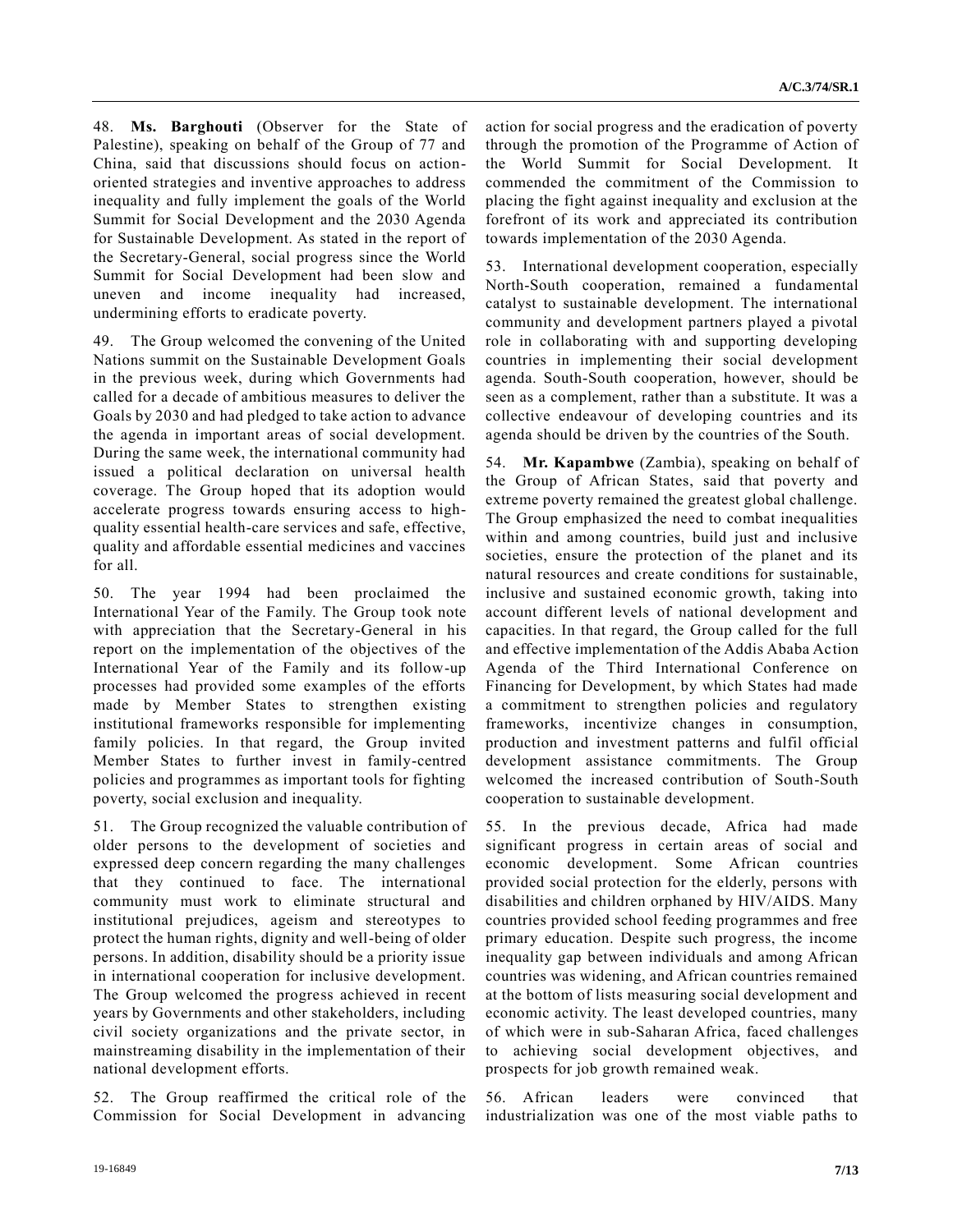growth and development that would generate employment, and it was a core prerequisite for the structural transformation of the African economy. In the Common African Position on the post-2015 Development Agenda, the African Union had pledged to develop the private sector and strengthen the productive capacity of the informal sector. However, Africa continued to face challenges in industrialization, as it relied predominately on natural resources and agriculture. The lack of infrastructure, the impact of climate change on agriculture, and the lack of market access and technology transfer remained critical for the growth of the sector.

57. The continent was prone to natural disasters and was vulnerable to the effects of climate change. Cyclone Idai, for instance, had resulted in property loss, flooding, food shortages and a lack of potable water. A large majority of the population relied heavily on climate-sensitive sectors, such as agriculture, fisheries and tourism, for their livelihoods, which meant that they received no income in the event of natural disasters.

58. Poverty and inequality were closely intertwined. Poverty reduction strategies should include the provision of tertiary education to all children. Despite an increase in school enrolment rates in Africa, the poor learning outcomes remained of critical concern. There was also a lack of educational materials and appropriate infrastructure to meet the needs of persons with disabilities.

59. The international community should intensify its efforts for implementation of the Copenhagen Declaration on Social Development within the context of the 2030 Agenda. It should address the interlinkages between the social, economic and environmental dimensions of sustainable development and strengthen institutions and capacities to foster policy integration at all levels. The Group appealed to its partners to join it in addressing the climate change adaptation, mitigation and resilience needs of Africa and in implementing the Paris Agreement under the United Nations Framework Convention on Climate Change.

60. **Mr. Richardson** (Saint Lucia), speaking on behalf of the Caribbean Community (CARICOM), said that almost 25 years after the convening of the World Summit for Social Development, inequalities still persisted. However, the Community remained fully committed to improving the well-being of its people and enabling them to attain their highest potential.

61. The CARICOM region was highly susceptible to the effects of climate change and environmental degradation, and the ravages of natural disasters had continued to thwart its development. That reality was an added challenge in States' efforts to deliver on their international commitments and had widened the inequality gap. Addressing inequality in all its dimensions was essential to eradicating poverty, advancing social progress and achieving sustainable development for all. While some progress had been achieved in the education and health sectors, more needed to be done. Better health was central to happiness and prosperity. In that regard, CARICOM welcomed the recent convening of a high-level meeting on universal health coverage and the adoption of its political declaration. It also welcomed the improved access to early childhood, secondary and adult education worldwide, as well as the rapid expansion in school enrolment.

62. Advancing human capital development had been a central pillar of the region's social development framework and the CARICOM strategic plan for the period 2015–2019. CARICOM continued to increase access to quality education and lifelong learning so that people could acquire the necessary skills and competencies and be prepared for current societal and workplace demands. To that end, it worked assiduously to implement its human resource development strategy for 2030.

63. Recognizing the need to take on board the contributions of youth to social development, CARICOM acknowledged the active participation of young people in climate change discussions and applauded their engagement. It also welcomed the opportunities for their participation in discussions within the United Nations, such as at the recent Youth Climate Summit.

64. Youth unemployment continued to be a challenge within the region, contributing to a widening poverty gap and increasing levels of disenchantment, crime and insecurity. Innovation, change and the will to succeed were essential to reducing poverty and inequality. CARICOM would therefore continue its efforts to ensure decent work and entrepreneurship opportunities for its youth, for example by unlocking the potential of the green economy. CARICOM was committed to ensuring that youth issues were addressed in the implementation of the 2030 Agenda and related frameworks, including the Addis Ababa Action Agenda and the SIDS Accelerated Modalities of Action (SAMOA) Pathway.

65. In order to ensure that no one was left behind, CARICOM remained committed to the provision of effective social protection systems and policies that catered to the specific needs of all, including children, youth, women, persons with disabilities, older persons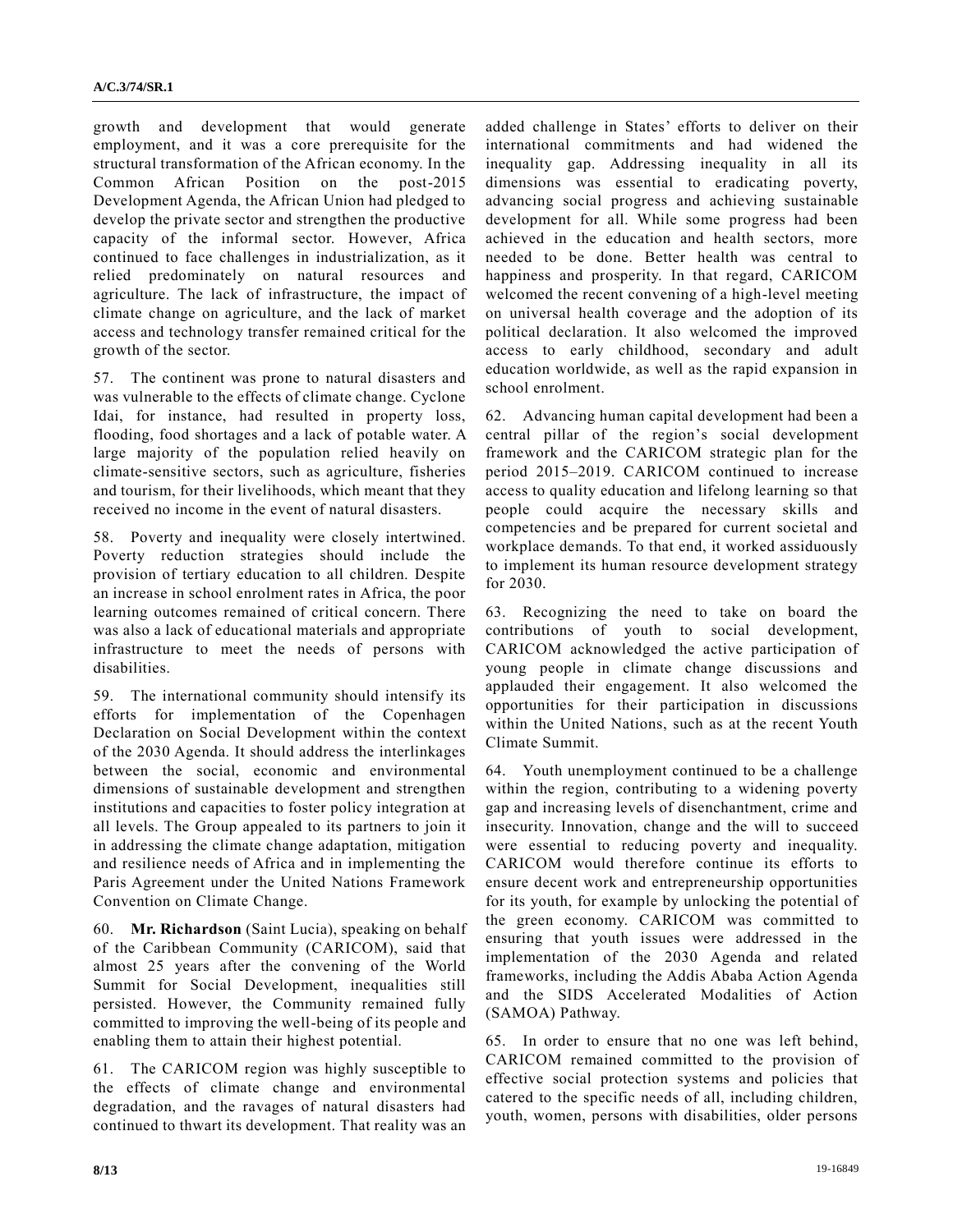and people in vulnerable situations. The fight to reduce inequality and poverty required an integrated, crosscutting and collaborative approach. CARICOM would continue to engage constructively with local, regional and international development partners in the quest for social development and the eradication of poverty in all its forms.

66. **Mr. Aidid** (Malaysia), speaking on behalf of the Association of Southeast Asian Nations (ASEAN), said that multiple global crises were having an unprecedented impact on social development. Greater emphasis must be placed on meeting basic needs and improving the livelihoods of the poorest and most vulnerable.

67. The ASEAN social development agenda was central to achieving peace and prosperity and it had long been embedded in numerous ASEAN documents. The ASEAN Sociocultural Community 2025 had identified measures to reduce the barriers faced by vulnerable groups, promote and protect their rights, and ensure inclusivity. Cooperation on social welfare and development was guided by international instruments such as the Convention on the Rights of the Child and the Madrid International Plan of Action on Ageing.

68. Investment in well-being was essential for inclusive progress and peace. In September 2019, ASEAN had established a centre for active ageing and innovation and a training centre for social work and social welfare, which was a proactive step towards recognizing the potential contributions of the ageing population to socioeconomic development. Gender equality and youth empowerment were priorities because they would unlock human potential on a transformational scale. In addition, ASEAN would continue to address the social challenges faced by children and persons with disabilities.

69. ASEAN would participate proactively in the deliberations on social development in the Third Committee. Its ultimate aim was to establish communities within the region to support the needs of vulnerable groups and enable people to thrive and reach their full potential. ASEAN looked forward to exploring all means of collaboration with the United Nations and other partners.

70. **Mr. Jaime Calderón** (El Salvador), speaking on behalf of the Central American Integration System, said that social integration was one of the five pillars of the integration system. Its member States were committed to promoting inclusive economic growth, social progress and sustainable development through the design and implementation of national plans, policies and programmes. The members recognized the

importance of supporting countries in their efforts to address inequality and achieve social inclusion through policymaking and empowering people in vulnerable situations. The integration system had been conceived as a multidimensional process, and the five pillars covered a wide range of aspects including gender, migration, security and education. Nationally appropriate social protection systems and universal access to social services could make a critical contribution to the realization of human rights for all, in particular for those trapped in poverty and for vulnerable groups.

71. States must promote the well-being of persons of all ages and address the feminization of poverty. The members of the integration system were committed to providing greater opportunities for young people and equipping them with skills and knowledge and facilitating their full participation in decision-making processes. The members were also actively promoting the full inclusion and integration of persons with disabilities. Population ageing presented both an opportunity and a challenge. Older persons were able to make many contributions to society, but policies must be implemented that promoted social inclusion, intergenerational solidarity and the human rights and dignity of older persons. Families also played a key role in social development. Their specific needs must be addressed in order to eliminate discrimination and exclusion, achieve social and sustainable development, and improve living conditions.

72. The members were strongly committed to the achievement of all internationally agreed development goals, including the 2030 Agenda for Sustainable Development, with the eradication of poverty being the highest priority. Social development issues must be considered in an integral manner, and the United Nations was the most comprehensive forum in which to address it.

73. **Mr. Forax** (Observer for the European Union), speaking also on behalf of the candidate countries Albania, Montenegro, North Macedonia and Serbia; the stabilization and association process country Bosnia and Herzegovina; and, in addition, the Republic of Moldova, said that universal access to inclusive quality education was a fundamental human right and a prerequisite for breaking cycles of intergenerational poverty. The European Union contributed to implementation of the 2030 Agenda for Sustainable Development by helping partner countries internationalize and modernize their education, training and youth sectors.

74. The European Union and its member States had participated actively in the United Nations high-level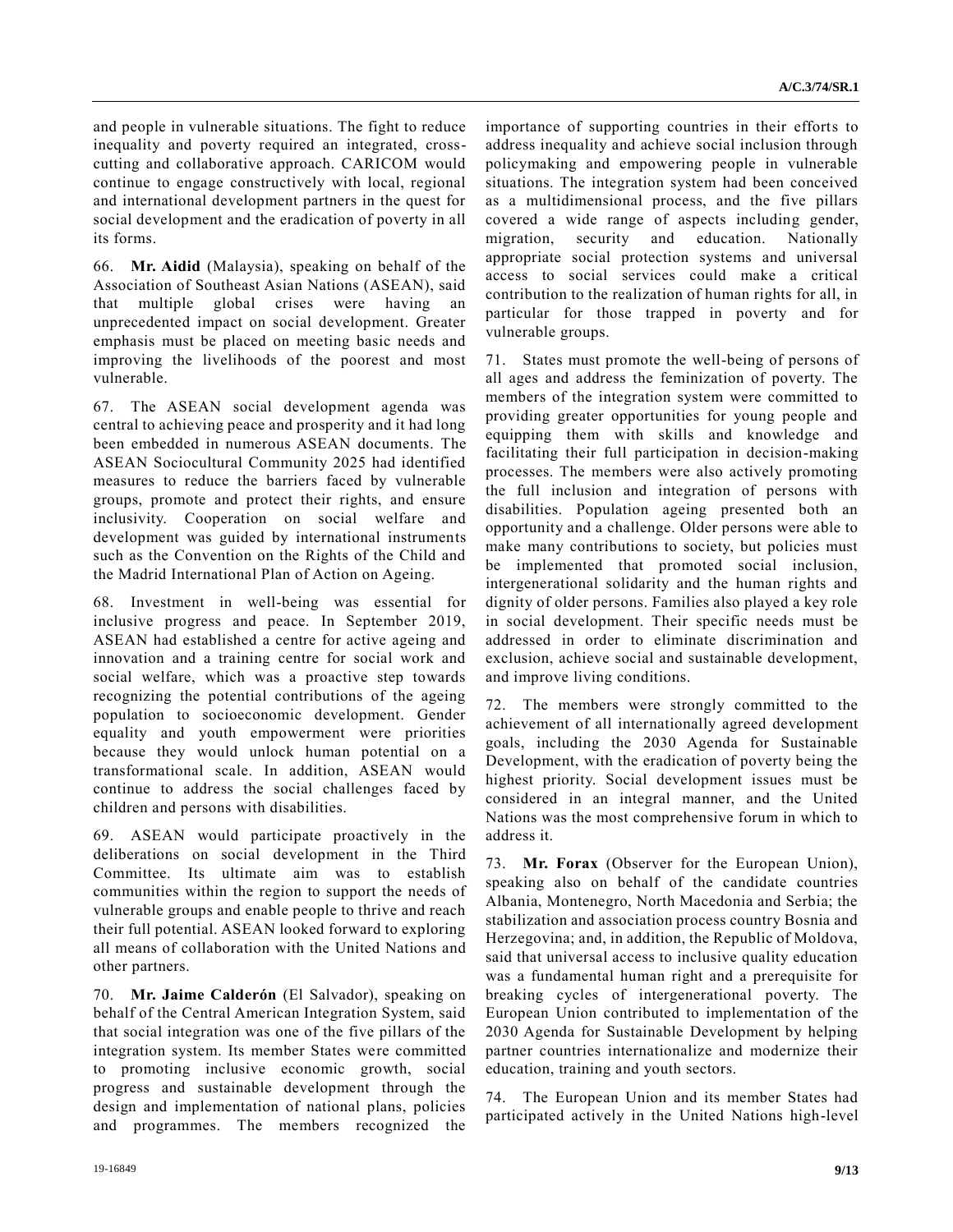meeting on universal health coverage in September 2019. They were committed to protecting and promoting the right of everyone to enjoy the highest attainable standard of physical and mental health and would continue to support partner countries in their efforts to build strong health systems.

75. Inequalities were more moderate in Europe than in other regions of the world, which was not a matter of chance but instead the result of a set of public policies. Nevertheless, some groups, such as persons with disabilities, remained at a particular disadvantage in terms of their access to health care, employment and education. Income inequality in the European Union would have been much higher without the redistributive effects of taxes and transfers. Social protection systems had helped contain rising inequality, but the biggest challenge for the European Union in the decade to come would be maintaining and updating its social protection model. As part of a social fairness package, the European Commission had proposed guidance on adapting social protection systems to the changing world of work. The European Union supported the Global Partnership for Universal Social Protection to Achieve the Sustainable Development Goals.

76. While income inequality was relatively stable at the aggregate level, it was significant between generations. The youth guarantee programme had been introduced to ensure that all young people under the age of 25 received an offer of employment, training or education. Youth unemployment was at its lowest level since 2000, but greater efforts were needed to help those who were hardest to reach. The European Union youth strategy for 2019–2027 aimed to give young people a stronger voice in policymaking. However, the member States were also committed to addressing inequalities at later stages of life, including through inclusive learning systems for older persons.

77. Inequality also had a gender dimension. The European Union had adopted a work-life balance directive in 2019, which established new or higher minimum standards for parental, paternity and care leave. Measures to address violence against women included the expected adoption of a European gender equality strategy.

78. It was regrettable that 30.2 per cent of persons with disabilities aged 16 years and over in the region lived in households at risk of poverty or social exclusion. The European Union continued to mainstream disabilities issues in its action to combat unemployment and was working towards their full participation in society. It was hoped that the proposed European accessibility Act would significantly reduce accessibility barriers.

79. The social, economic and environmental dimensions of sustainable development must be addressed holistically. The transition to a low-carbon economy depended on the support of citizens, and therefore policies addressing environmental sustainability and climate stability should also be inclusive and fair. Each European Commissioner was responsible for delivering the Sustainable Development Goals in their policy area and the European Commission as a whole was responsible for their overall implementation.

80. The European Union hoped that the European Consensus on Development would be a key instrument to support social development around the world. Its main objective was poverty eradication, but it sought to support the achievement of all 17 Goals in an integrated manner.

81. **Mr. Skoknic Tapia** (Chile), speaking on behalf of the Group of Friends of Older Persons, said that population ageing presented new challenges for development as well as opportunities. Ageism must be tackled effectively; older persons must be regarded as active contributors to society rather than passive receivers of care and assistance and an impending burden on welfare systems and economies. Their human rights must be promoted and protected.

82. Poverty was one of the most pressing challenges for older persons. Other critical human rights issues they faced included neglect, abuse, malnutrition and unaffordable medicines. Despite their own poverty, older persons were often called upon to provide for households and care for grandchildren and other family members. Programmes, intersectoral policies and adequate legal frameworks must be implemented that ensured the full social inclusion of older persons and their participation in all areas of life without restriction, and free from all forms of discrimination and violence. Such was the key to successful implementation of the 2030 Agenda and to promoting the development of a society for all ages. With the right measures in place, older persons could make a significant contribution to the social, economic and sustainable development of their societies.

83. A rights-based perspective on ageing must be incorporated into the design and implementation of programmes and policies relating to the social dimension of sustainable development. All relevant actors must make decisive progress towards including and promoting that perspective at different levels. Moreover, although the Madrid International Plan of Action on Ageing could have positive implications for the enjoyment of some human rights by older persons, it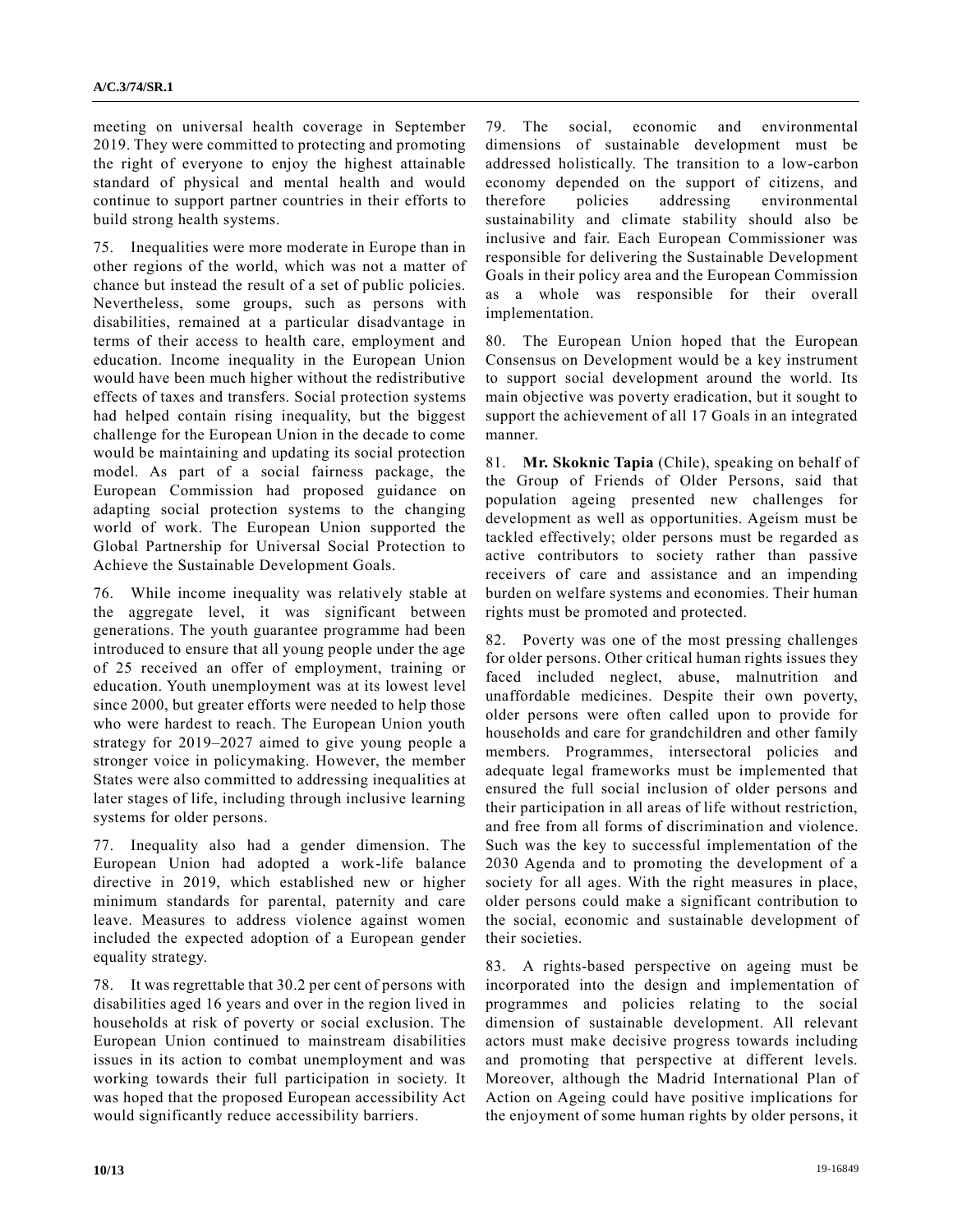was a non-binding instrument that principally addressed ageing issues from a development perspective and had not been designed to comprehensively address existing protection gaps. It was therefore inadequate to ensure that older persons could fully exercise their human rights. In addition, progress in its implementation had been uneven and gaps between policy and practice remained.

84. The international community must work together to ensure the well-being of older persons, while addressing issues relating of social integration, and fostering inter-generational partnerships and solidarity in order to achieve their full and effective social development with dignity and rights.

85. **Ms. Al Abtan** (Iraq) said that her country had created a sovereign fund that would finance, in cooperation with the Central Bank of Iraq and local banks, small and medium enterprises, with a view to supporting comprehensive development for youth. Iraq had also adopted a national development plan for 2018– 2019, one of the aims of which was to strengthen the role of the private sector and develop entrepreneurship programmes and business incubators, thereby creating job opportunities for youth.

86. The Ministry of Youth and Sport had launched a programme for the period 2018–2030, the slogan of which was "Iraqi youth, development, participation and peace". The aim of the programme was to adopt policies and develop projects and programmes that would promote fairness and equality between young men and women in education, learning and access to technology. The programme would also facilitate access to basic services and protect youth from violence, extremist ideology, exploitation and maltreatment.

87. Persons with disabilities must be given due attention in order to establish a society that was characterized by justice and equality of opportunities. Iraq had been working with various specialized agencies of the United Nations to provide persons with disabilities with medical support and to build the capacities of Iraqi institutions and their staff, so that they were capable of developing programmes on the prevention of violence, in general, and domestic violence, in particular, with a view to reducing the number of incidents that typically led to disability.

88. **Ms. Miyazaki** (Japan) said that her country attached great importance to the holistic empowerment of all individuals and had taken measures to realize social development both nationally and internationally. International efforts would be essential to ensure that no one was left behind, and Japan had been contributing in various ways.

89. Japan promoted the empowerment and the rights of persons with disabilities with the aim of creating an inclusive society in which diversity was respected. The momentum created by the forthcoming Paralympic Games to be held in Tokyo in 2020 would serve to promote the active participation of persons with disabilities in various sectors, including sports. An action plan on universal design had been adopted in 2017 to promote a barrier-free mental attitude and boost accessibility in preparation for the Games.

90. Her Government was committed to universal health coverage and promoted it actively at international meetings. Since 1993, Japan had been one of the organizers of the Tokyo International Conference on African Development, which was intended to support quality growth by promoting robust health systems, including universal health coverage, supporting education and vocational training for youth, promoting the rule of law and accelerating women's social advancement, among other goals. At the seventh conference in August 2019, Japan had expressed its commitment to increasing private investment in Africa.

91. Lastly, the Government of Japan had hosted the World Assembly for Women since 2014. The participants at the most recent session in March 2019 had included men and young people in a discussion of gender equality. Japan would continue to address social development issues in the spirit of leaving no one behind.

92. **Ms. Wagner** (Switzerland) said that all Member States of the United Nations had undertaken to fight inequality, and that goal deserved the utmost dedication, given that inequality had been rising both within and among countries. However, a full range of statistical tools to measure outcomes was not yet available, either nationally or internationally. It was regrettable that the approaches proposed by the World Bank, International Monetary Fund and the Department of Economic and Social Affairs had not yet gained traction among Member States. Accurate statistical data was essential to ensuring social justice and well-being around the world. Switzerland supported all efforts to make comparable statistics available and would be hosting the third United Nations World Data Forum in 2020. Governments already had sufficient information to start addressing inequality. Gaps in data should not be an excuse to turn a blind eye to the issue; the international community already knew what contributed to inequality and what could be done to reduce it. Real change depended on the ability of public authorities to involve people in solving the problems that affected them.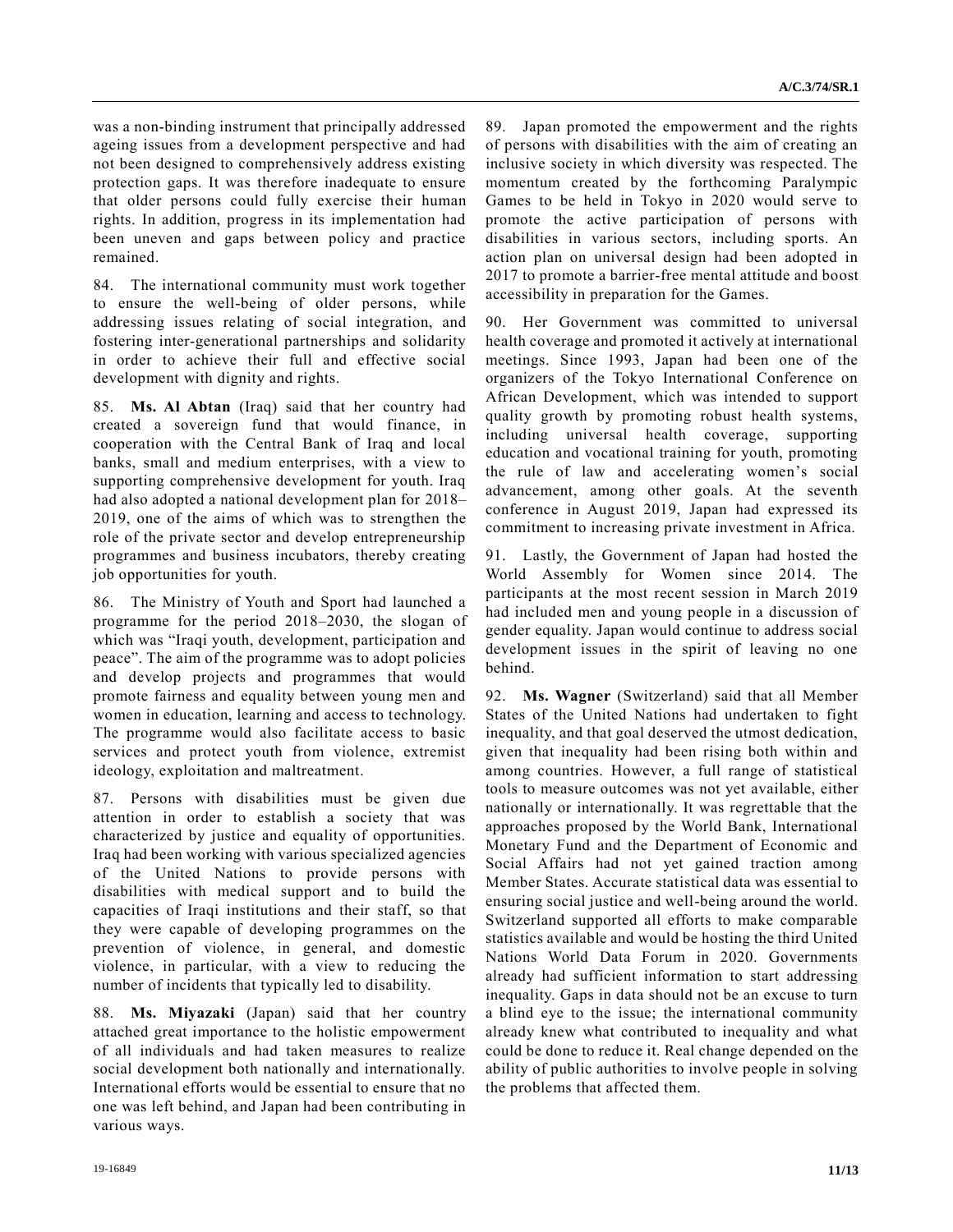93. **Ms. Joho** (Switzerland), speaking as a youth delegate, said that young people around the world had been particularly affected by high unemployment; according to statistics from the International Labour Organization, more than one in five young people were not in education, employment or training. Without access to education, young people ended up financially dependent, excluded from the labour market and socially isolated. All Governments should make universal access to high-quality education and training a priority and help young people make a successful transition from education to the labour market.

94. The Swiss vocational education and training system, which combined theoretical training with work experience, had proven effective in tackling youth unemployment. It also took account of non-formal and informal learning gained through extracurricular activities or youth work. The approach strengthened social cohesion and met the needs of labour markets undergoing rapid technological change.

95. Education must be not only of a high quality, but also inclusive. Discrimination of any kind reduced opportunities, resulted in lost human capital and led to greater injustice and social tension. Investment in education and training and in young people's participation helped to reduce political instability, violence and poverty, and was also essential to achieving sustainable development.

96. **Ms. Renevier** (Luxembourg) said that, with a view to achieving Sustainable Development Goal 10 on reducing inequality and Sustainable Development Goal 8 on ensuring decent work, her Government had replaced its guaranteed minimum wage with a social inclusion wage, which consisted of two separate benefits. The first provided a subsistence-level income and the second a financial incentive to participate in training.

97. Combating social exclusion was a priority for Luxembourg. The Government was seeking to implement an "active ageing" strategy, which would promote well-being and quality of life for older persons and ensure that they were able to live independently and participate in all areas of society for as many years as possible. Her Government had developed a route to integration for asylum seekers, which provided them with support as soon as they arrived in the form of information and training sessions and language courses. To help persons with disabilities enter the labour market, the Government had created an exemption from social security contributions for companies that exceeded the minimum threshold established for the proportion of employees with disabilities. Luxembourg had also made legislative changes to increase paternity leave and give families greater flexibility in the way that parental leave was taken, with the aim of enabling parents to reconcile their family and professional lives.

98. Through a new development cooperation strategy, Luxembourg promoted social development at the international level. Its priorities included improving access to social services for all, and the socioeconomic inclusion of women and young people, in particular by strengthening professional training systems. Luxembourg was one of the few countries to devote at least 1 per cent of its gross domestic product to development cooperation

99. **Ms. Hussain** (Maldives) said that the new Government in her country attached considerable importance to integrating climate change action into social development programming, which was vital for maintaining social development gains. The mandate of the Ministry of Gender, Family and Social Services had been broadened to emphasize the importance of access to universal health care for all citizens, especially women and children and other vulnerable groups. The Government also aimed to mainstream gender in policy planning and budgeting.

100. Maldives had striven to improve public health services over the years and had significantly increased life expectancy at birth as a result. The country had eliminated a number of communicable diseases, but there had been a rise in non-communicable diseases owing mainly to changing lifestyles. Providing treatment for those diseases was therefore a priority.

101. Inclusive education policies and equal opportunities for girls and boys had resulted in 98 per cent school enrolment. Maldives remained committed to inclusive, equitable and quality education for all, in line with Sustainable Development Goal 4. The Government also placed an increasing emphasis on higher education and vocational development. The role of the Youth Ministry had been expanded to include community empowerment in addition to sports and recreational programmes. Maldives was working closely with the World Bank and other partners to provide marketrelevant skills and increase employment opportunities for young people.

102. Her Government attached great importance to the protection and support of older persons and persons with special needs and disabilities. Social protection schemes were aimed at promoting inclusion and providing older persons and persons with disabilities with the same rights and opportunities as other citizens.